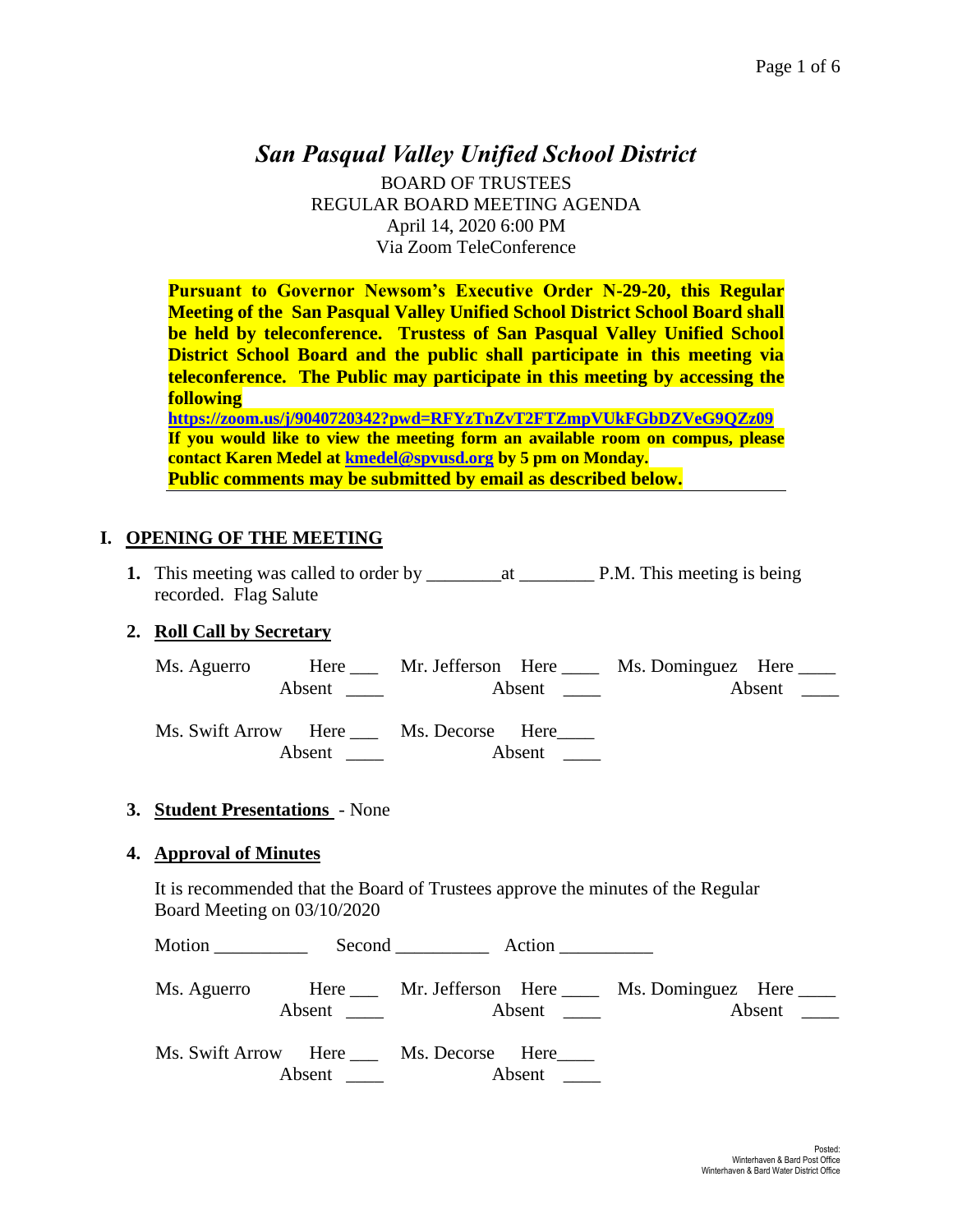It is recommended that the Board of Trustees approve the minutes of the Emergency Board Meeting on 03/16/2020

Motion Second Action Ms. Aguerro Here Mr. Jefferson Here Ms. Dominguez Here Absent \_\_\_\_ Absent \_\_\_ Absent \_\_\_\_ Absent \_\_\_ Ms. Swift Arrow Here \_\_\_ Ms. Decorse Here\_\_\_\_ Absent Absent

#### **5. Approval of Warrants**

Per EdCode 42631 and SPVUSD BP 3314, it is recommended that the Board of Trustees ratify the December warrants in the amount of \$435,335.55

Motion Second Action Ms. Aguerro Here Mr. Jefferson Here Ms. Dominguez Here Absent \_\_\_\_ Absent \_\_\_\_ Absent \_\_\_\_ Absent \_\_\_\_ Ms. Swift Arrow Here Ms. Decorse Here Absent \_\_\_\_ Absent \_\_\_

**Persons who want to comment on topics not included on the agenda or comment on agendized topics are invited to submit comments via email to Executive Secretary, Karen Medel, at kmedel@spvusd.org on or before Monday, April 13, 2020 at 5:00 pm. Please limit comments to 300 words or less. All comments submitted will be read aloud during the meeting. Please note, all email correspondence relating to this meeting will become part of the Board minutes. If your comment is related to a specific Agenda item, please identify the Agenda item in the subject of your email.**

#### **6. Public Comments**

Are there any public comments speakers who require translation?

\*Persons who have complaints against Board members or District staff are encouraged to seek resolution to those complaints by using the San Pasqual Valley Unified School District written complaint procedures before orally addressing them at a meeting. The Board will not respond to such complaints until the applicable complaint procedure (BP/AR 1312.1) has been followed and has reached the Board level. Where a complaint concerns a District employee identifiable by name, position, or other facts,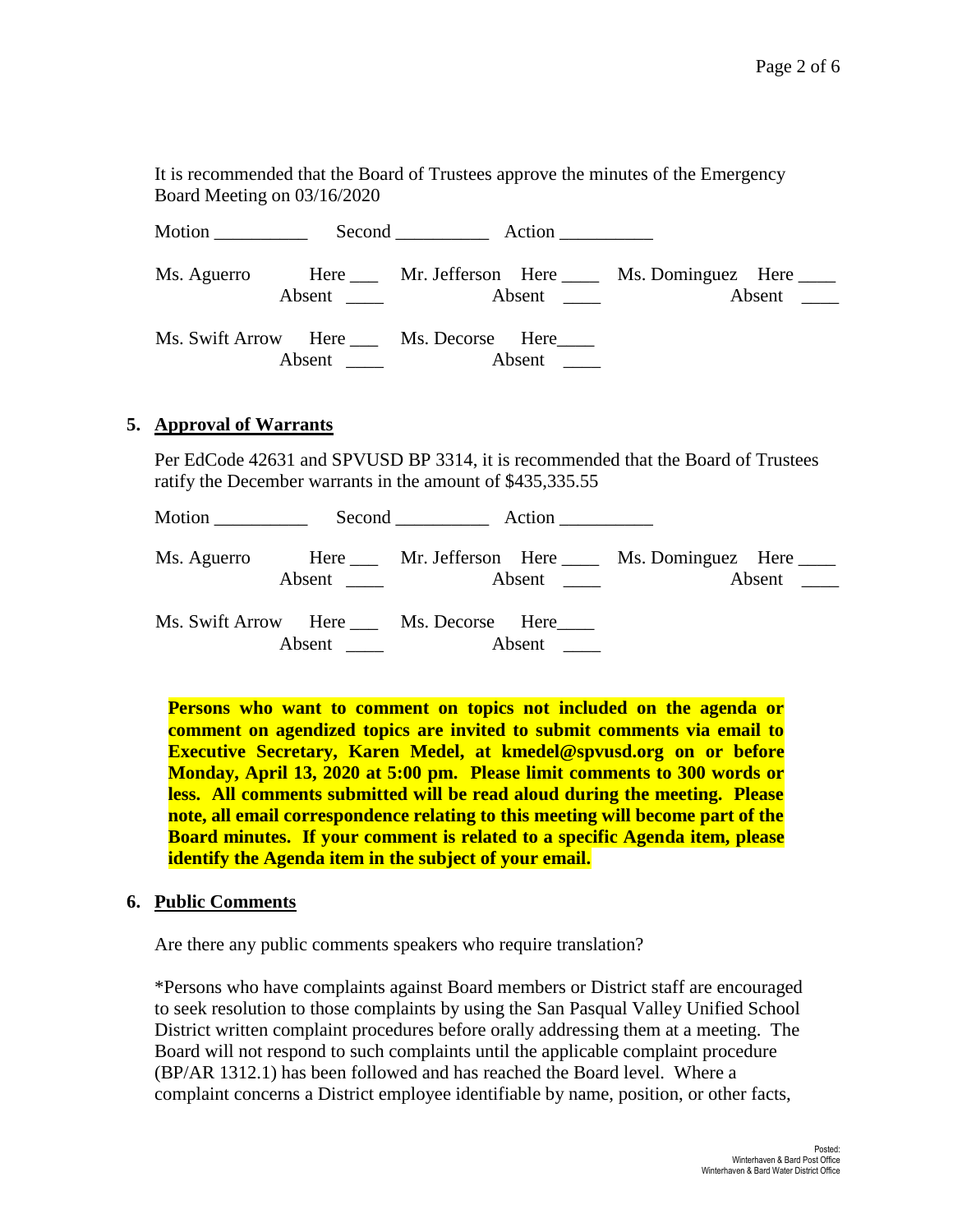the Board cannot respond until proper written notice has been given to the employee pursuant to Government Code Section 54957.

Comments shall be limited to three minutes per person (six minutes if translation is required) and twenty minutes (forty minutes if translation is required) for all comments, per topic, unless the board president, subject to the approval of the Governing Board, sets different time limits

- **a.** Are there any members of the public to be heard on items not appearing on agenda that are within the jurisdiction of the District?
- **b.** Are there any members of the public to be heard on items appearing on the agenda?
- **c.** Are there any members of the public or parents/guardians of Indian children on equal participation in educational programs provided by the district. Title VII of The Elementary and Secondary Education Act as amended by the Every Student Succeeds Act or PL 114-95

## **II. PRESENTATIONS –** None.

## **III. CONSENT ITEMS**

- 1. Memorandum of Understanding Between San Pasqual Valley Unified School District (SPVUSD) and Imperial County Office of Education (ICOE) Regarding the ERP System.
- 2. Side Letter of Agreement by and Between CSEA and Its Chapter 600 and San Pasqual Valley Unified School District Regarding Deferral of Evaluation.
- 3. San Pasqual Valley Unified School District Regarding Deferral of Evaluations
- 4. Side Letter of Agreement by and Between San Pasqual Teachers' Association and San Pasqual Valley Unified School District Regarding Deferal of Evaluations

| Motion $\_\_$ |  | $Second$ $Action$                              |                                                                  |
|---------------|--|------------------------------------------------|------------------------------------------------------------------|
|               |  |                                                | Ms. Aguerro Here Mr. Jefferson Here Ms. Dominguez Here<br>Absent |
|               |  | Ms. Swift Arrow Here ____ Ms. Decorse Here____ |                                                                  |

## **IV. MONTHLY REPORTS - None**

## **V. UNFINISHED BUSINESS**

## **VI. INFORMATION ITEMS**

1. ICOE Second Quarterly Report 2019-2020 Academic Year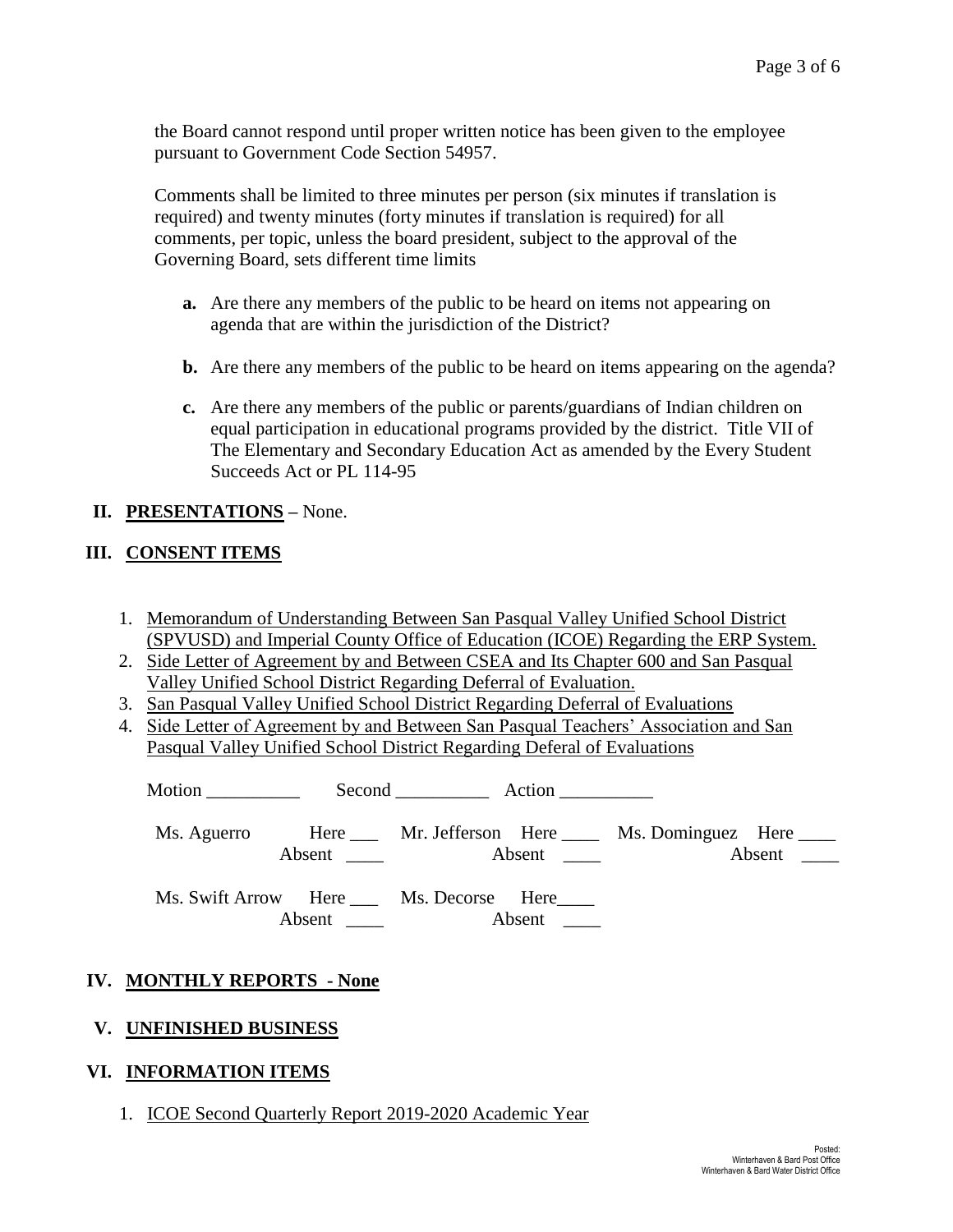- 2. Superintendent accepted resignation from Confidential Staff member
- 3. Parent letters

## **VII. NEW BUSINESS**

| 1. Tentative Agreement 2019-20, 2020-21, 2021-22 Between San Pasqual Valley Unified     |
|-----------------------------------------------------------------------------------------|
| School District and California School Employees Association and Its San Pasqual Chapter |
| 600 with Salary Increases                                                               |
|                                                                                         |

| Ms. Aguerro                                                                  | Absent $\_\_$                                                 | Absent | Here Mr. Jefferson Here Ms. Dominguez Here                                                                                                                                                                                                                                 | Absent |
|------------------------------------------------------------------------------|---------------------------------------------------------------|--------|----------------------------------------------------------------------------------------------------------------------------------------------------------------------------------------------------------------------------------------------------------------------------|--------|
|                                                                              | Ms. Swift Arrow Here Ms. Decorse Here                         |        |                                                                                                                                                                                                                                                                            |        |
| <b>Employees</b><br><u>Supervisor</u><br><b>Supervisor Unrepresented</b>     |                                                               |        | 2. Confidential Salary Increase - San Pasqual Valley Unified School District Confidential<br>Supervisor Salary Increase – San Pasqual Valley Unified School District Confidential<br>Supervisor Unrepresented Salary Increase – San Pasqual Valley Unified School District |        |
| Motion Second Record Action                                                  |                                                               |        |                                                                                                                                                                                                                                                                            |        |
|                                                                              |                                                               |        | Ms. Aguerro Here Mr. Jefferson Here Ms. Dominguez Here                                                                                                                                                                                                                     |        |
|                                                                              | Ms. Swift Arrow Here Ms. Decorse Here<br>Absent $\frac{ }{ }$ | Absent |                                                                                                                                                                                                                                                                            |        |
| 3. CSBA Manual Maintenance Service Checklist and update of affected policies |                                                               |        |                                                                                                                                                                                                                                                                            |        |
|                                                                              |                                                               |        |                                                                                                                                                                                                                                                                            |        |
| Ms. Aguerro                                                                  | Absent $\qquad$                                               |        | Here Mr. Jefferson Here Ms. Dominguez Here                                                                                                                                                                                                                                 |        |
|                                                                              | Ms. Swift Arrow Here Ms. Decorse Here                         |        |                                                                                                                                                                                                                                                                            |        |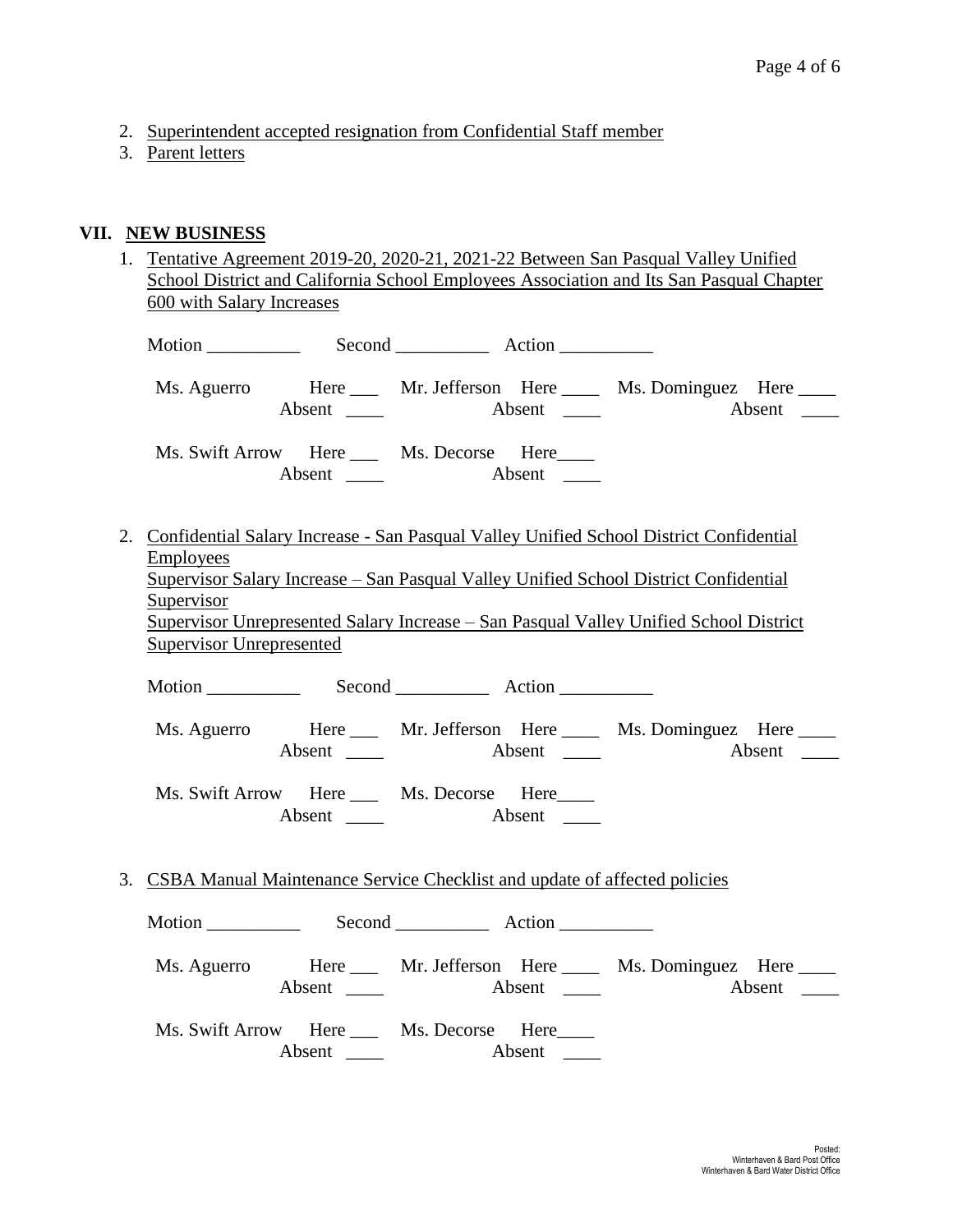|  | 4. Declaration of Need for Fully Qualified Educators 2020-2021 school year (annual)                                                                                                                                   |                                                                                |                                                          |                                                                                 |  |  |
|--|-----------------------------------------------------------------------------------------------------------------------------------------------------------------------------------------------------------------------|--------------------------------------------------------------------------------|----------------------------------------------------------|---------------------------------------------------------------------------------|--|--|
|  |                                                                                                                                                                                                                       |                                                                                |                                                          |                                                                                 |  |  |
|  |                                                                                                                                                                                                                       |                                                                                |                                                          | Ms. Aguerro Here Mr. Jefferson Here Ms. Dominguez Here<br>Absent                |  |  |
|  |                                                                                                                                                                                                                       |                                                                                | Ms. Swift Arrow Here Ms. Decorse Here                    |                                                                                 |  |  |
|  |                                                                                                                                                                                                                       |                                                                                |                                                          | 5. Memorandum of Understanding: MOU Between SPVUSD and CSEA and its Chapter 600 |  |  |
|  |                                                                                                                                                                                                                       |                                                                                |                                                          |                                                                                 |  |  |
|  |                                                                                                                                                                                                                       |                                                                                |                                                          | Ms. Aguerro Here Mr. Jefferson Here Ms. Dominguez Here                          |  |  |
|  |                                                                                                                                                                                                                       |                                                                                | Ms. Swift Arrow Here Ms. Decorse Here                    |                                                                                 |  |  |
|  | <b>Required Revisions of Plan</b>                                                                                                                                                                                     | 6. SPVUSD Remote Learning and Extended Student Dismissal Plan Including Future |                                                          |                                                                                 |  |  |
|  |                                                                                                                                                                                                                       |                                                                                |                                                          |                                                                                 |  |  |
|  |                                                                                                                                                                                                                       |                                                                                |                                                          | Ms. Aguerro Here Mr. Jefferson Here Ms. Dominguez Here<br>Absent                |  |  |
|  |                                                                                                                                                                                                                       | Absent $\_\_$                                                                  | Ms. Swift Arrow Here Ms. Decorse Here                    |                                                                                 |  |  |
|  | 7. Resolution No. 2019-2020 #6 Approving the purchase of a CUUBE Pre-Configured Super<br>Structure Utilizing the California Multiple Award Schedule TLS Choice, LLC #4-19-00-<br>0129A San Pasqual Valley High School |                                                                                |                                                          |                                                                                 |  |  |
|  |                                                                                                                                                                                                                       |                                                                                | Motion Second Record Action                              |                                                                                 |  |  |
|  |                                                                                                                                                                                                                       | Absent $\_\_$                                                                  |                                                          | Ms. Aguerro Here Mr. Jefferson Here Ms. Dominguez Here                          |  |  |
|  |                                                                                                                                                                                                                       |                                                                                | Ms. Swift Arrow Here Ms. Decorse Here<br>Absent $\qquad$ |                                                                                 |  |  |